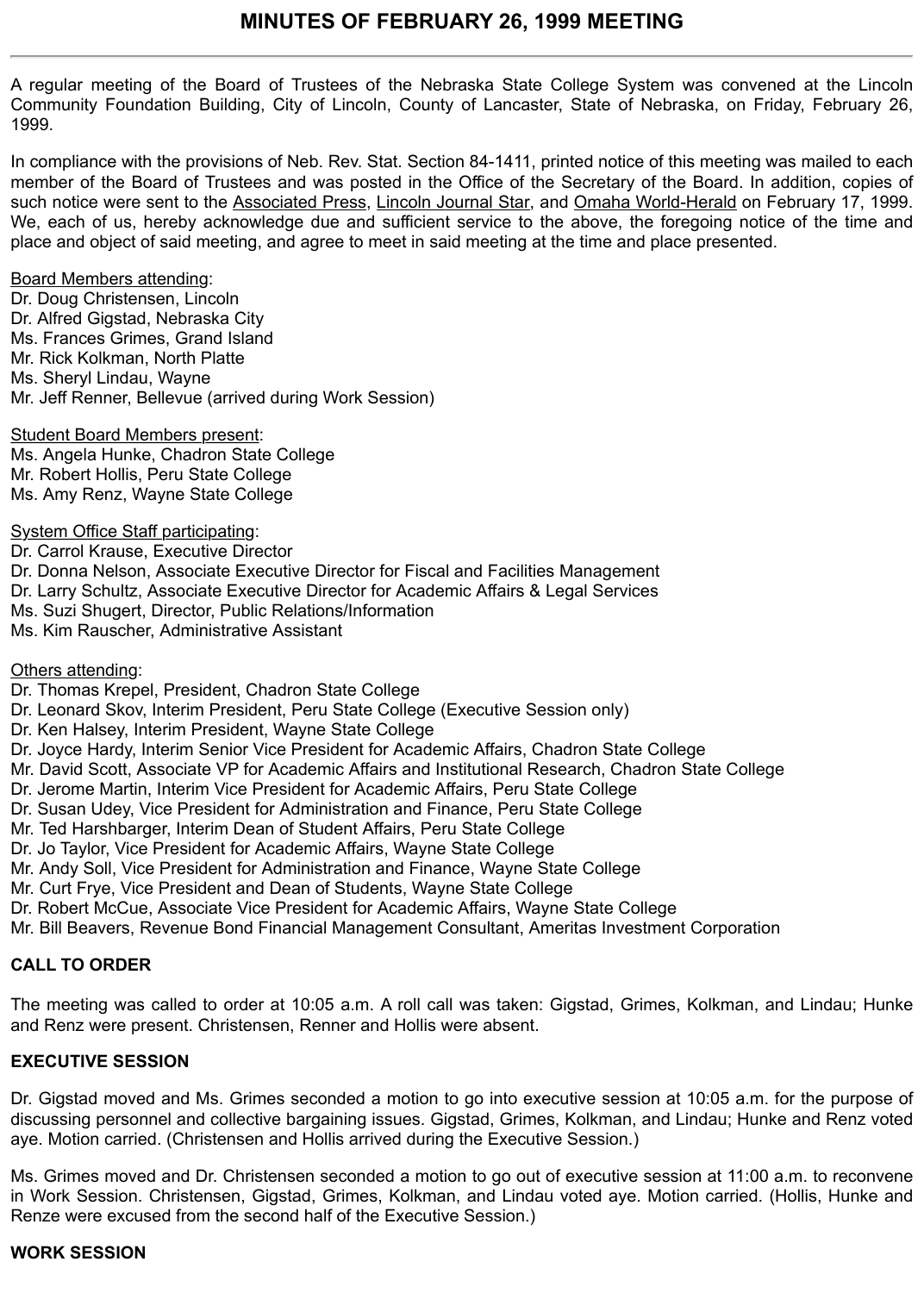Mr. Kolkman, Chair, called the Work Session to order at 11:05 a.m. to continue the discussion of financial aid that began during the January 15 Board meeting. Dr. Krause led the discussion with the following points of interest:

- Nebraska ranks  $38<sup>th</sup>$  in state-supported aid / scholarships
- Students have an average debt of \$9,300 upon graduation
- Approximately 70% of State College students receive some form of financial aid
- Most State College financial aid is not for the full four years; the exception is the Board of Trustee scholarship and some Presidential grants.

Information provided by the System Office indicated the following distribution of financial aid in the State College System:

|                          | <b>Chadron State College</b> |             | Peru State College |             | <b>Wayne State College</b> |              |
|--------------------------|------------------------------|-------------|--------------------|-------------|----------------------------|--------------|
|                          | Headcount                    | Value       | Headcount          | Value       | Headcount                  | Value        |
| Academic Aid             |                              |             |                    |             |                            |              |
| Ability-Based            | 472                          | \$446,502   | 422                | \$302,860   | 838                        | \$902,413    |
| Membership-Based         | 316                          | 258,489     | 85                 | 58,705      | 417                        | 383,636      |
| <b>Need-Based Grants</b> | 1,485                        | 2,064,942   | 851                | 1,007,700   | 2,334                      | 2,252,202    |
| <b>Need-Based Loans</b>  | 1,864                        | 3,831,895   | 1,121              | 2,444,687   | 2,883                      | 7,341,751    |
| Aid for Service          |                              |             |                    |             |                            |              |
| Ability-Based            | 752                          | \$819,788   | 399                | \$259,895   | 360                        | \$603,556    |
| Need-Based               | 728                          | 764,850     | 124                | 81,227      | 218                        | 207,112      |
| <b>Total Aid</b>         | 5,617                        | \$8,186,466 | 3,002              | \$4,155,038 | 7,050                      | \$11,690,670 |

As tuition increases, the access to financial aid becomes even more important. Campus representatives expressed concern about the shift from grant aid to debt-based aid in the form of student loans. Board members were asked to consider:

- Should more financial aid be made available for all four years as opposed to only the first or second year?
- Should Board policy dictate that campuses fund a certain percentage of tuition waivers?

Board members agreed that increased funding for financial aid would only happen with more pressure on state and federal governments to support higher education.

Mr. Kolkman raised the question, "What must the Board do to make sure the student with financial need is able to stay in school?" Dr. Christensen asked that three scenarios showing various degrees of financial need and financial aid available be presented to the Board for review. Campus representatives will work with the System Office to prepare information to be shared with the Board at its September meeting.

The discussion turned briefly to athletic scholarships and athletic gender equity in general. Dr. Schultz noted that the State Colleges are making progress toward meeting the gender equity requirements. These include compliance in participation opportunities, financial aid awarded, and equivalence in other program areas. Board members asked that a plan be presented at its December meeting. The plan shall be structured so that full compliance will be reached within five to seven years with annual updates being provided to the Board.

### **RECESS (12:25-1:00)**

### **PUBLIC SESSION**

Mr. Kolkman, Chair, called the public session to order at 1:05 p.m. A roll call was taken: Christensen, Gigstad, Grimes, Kolkman, Lindau and Renner; Hollis, Hunke and Renz were present.

### **APPROVAL OF THE AGENDA**

Ms. Lindau moved and Dr. Christensen seconded a motion to approve the agenda with two additions: Item 6.B.(0)— Resignation of Dr. Richard Flynn, and Item 7. Discussion of a Program for Certified Financial Planners. Christensen, Gigstad, Grimes, Kolkman, Lindau and Renner; Hollis, Hunke and Renz voted aye. Motion carried.

### **PUBLIC COMMENTS**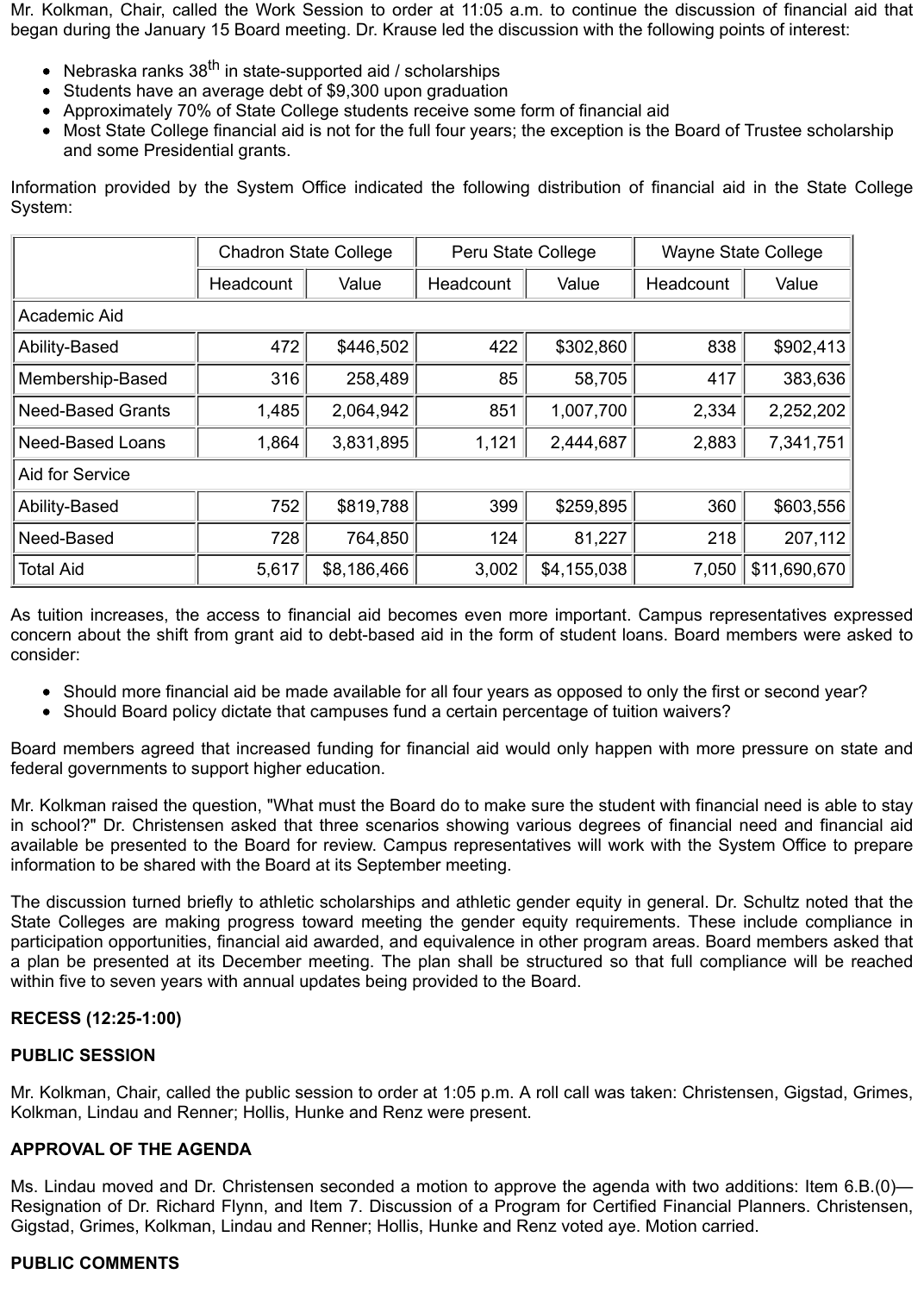None

# **APPROVAL OF MINUTES FROM THE JANUARY 15 AND FEBRUARY 11, 1999 MEETINGS**

Mr. Renner moved and Ms. Lindau seconded a motion to approve the minutes of the January 15 and February 11, 1999 meetings. Christensen, Gigstad, Grimes, Kolkman, Lindau and Renner; Hollis, Hunke and Renz voted aye. Motion carried.

# **OLD BUSINESS – Final Progress Report on MGT Recommendations**

Dr. Krause presented the final report on the MGT of America recommendations for the Nebraska State College System. This brought closure to a project began in 1996 to review the administrative and programmatic structure of the System and provide recommendations to assure efficient and effective System and campus operations. While most action required by the recommendations has been completed, some activities have been delayed until the State's new Nebraska Information System has been installed. The timeline for that project to be accomplished is FY 2004. In summary the following actions have been completed:

- A revised peer institution listing was approved by the Coordinating Commission
- Chadron State College reallocated four management positions partially funded by revenue bond funds to be completely funded by state funds
- Standardized forms were developed by the System Office to collect statistical data from the colleges, thus eliminating the need for regular data requests
- The DAS Materiel Division bidding process limits were raised from \$5,000 to \$10,000 with passage of LB 314 in  $\bullet$ 1997, thus reducing expenses and staff time
- A System Office web site was developed to make Board materials and other system information more readily available to system employees and the public
- Funding for a facilities planning position for the system has been requested as part of the 1999-01 budget
- A system-wide academic calendar has been established to begin in 1999-00
- An inter-institutional Advanced Studies degree is in the midst of being developed
- Telecommunications technology is in place on each campus and joint meetings among the three colleges and System Office have occurred
- Campuses have initiated course sharing in the areas of foreign languages, the honors program, social work, educational media and/or the MBA

# **NEW BUSINESS** -- **CONSENT AGENDA**

**Personnel Recommendations and Summary Report 1998 Non-resident Scholars Report 1999 Board of Trustees' Scholarship Applications Report Grant Applications Chadron State College** Name of Program: NASA Nebraska Space Grant Funding Source: NASA Nebraska Space Grant & EPSCOR/UNO Amount Requested: \$750 Funding Period: 3/98 – 2/99 This sub-grant from UNO awards financial aid scholarship monies to students in physics and aviation. **Chadron State College** Name of Program: SME Library Award Funding Source: Society of Manufacturing Engineers Amount Requested: \$2,466 Funding Period: 2/99 – 2/00 This grant application would provide funding to procure Society of Manufacturing Engineers videotapes to supplement the Industrial Technology department's library. **Chadron State College** Name of Program: Community/School Revitalization Funding Source: Mid-Nebraska Community Foundation Amount Requested: \$15,000 Funding Period: 6/99 – 5/00 Grant will require In-Kind Funds: \$3,000 for Dr. Edwin Nelson's time, office space, postage, and telephone. This grant application would provide funding for a project that involves community/school/youth teams from Brady, Hershey, and Maywood to explore ways of involving youth and the schools in community development. **Chadron State College** Name of Program: D.D. Eisenhower Professional Development Fund Funding Source: DDE through Nebraska State Department of Education

Amount Requested: \$23,739 Funding Period: 10/1/98 – 9/30/99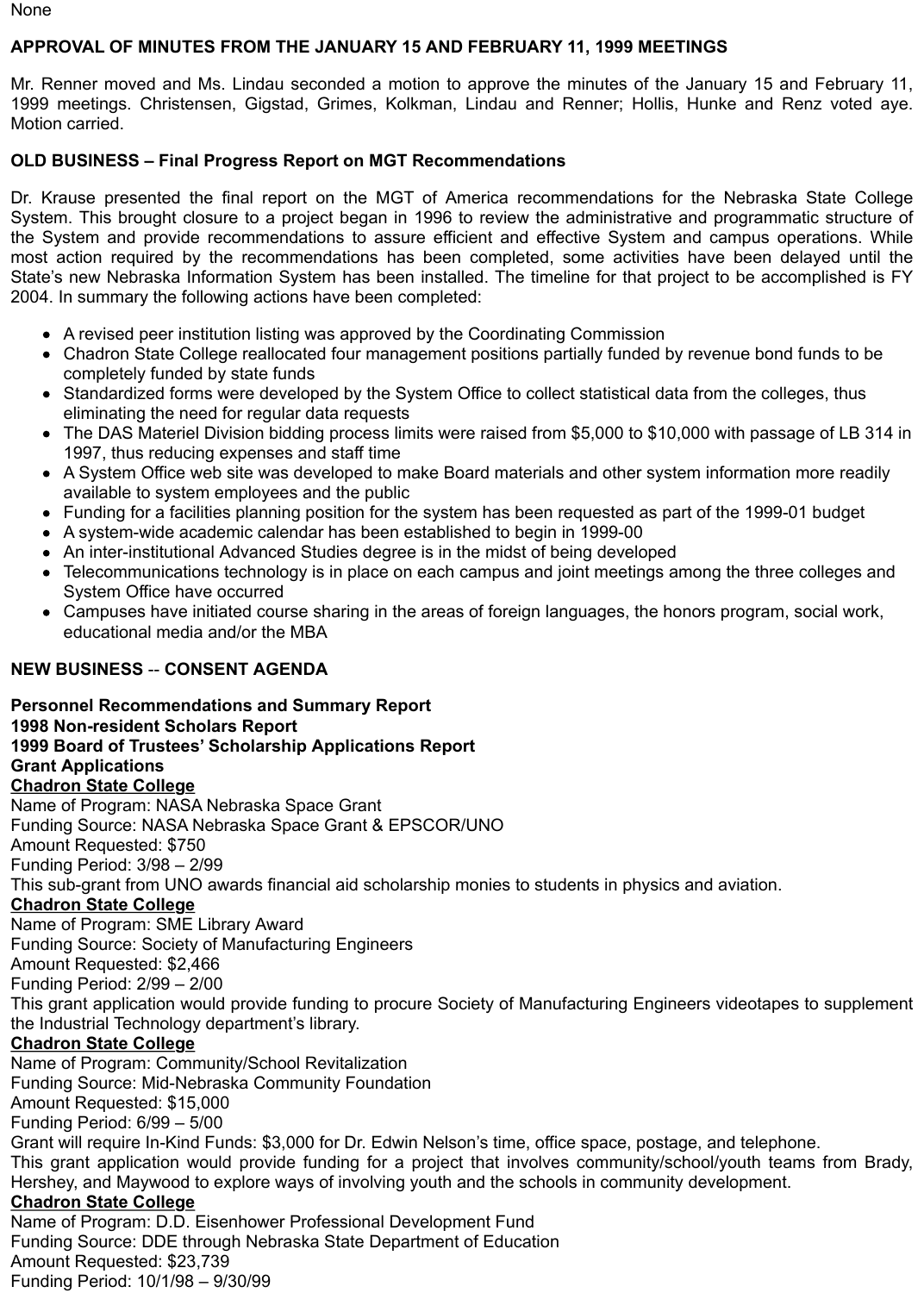Restrictions are imposed by regulation on claiming indirect costs.

This grant application would provide continued funding for the Science & Math Learning Center as the co-opting agency for a Northern Panhandle consortium of schools in order for the schools to receive their DDE funds. This program has been funded for the past ten years.

# **Grant Awards**

# **Chadron State College**

Name of Program: Applications of GIS & GPS to Integrated Curricula…Science Funding Source: CCPE—D.D. Eisenhower Professional Development Program Amount Requested: \$52,339.88 Amount Awarded: \$40,209.88 Funding Period: 2/99 – 6/00 Grant will require In-Kind Funds: \$6,752 for summer school salary for college credit summer institute for teachers. This grant award will provide funding for a summer institute for 50 pre-service and in-service educators in science and social studies; emphasis on integration of science and social studies and technology with state standards in education.

# **Wayne State College**

Name of Program: America's Continuous Love Affair with Baseball

Funding Source: Nebraska Humanities Council

Amount Requested: \$658

Amount Awarded: \$558

Funding Period: 1/26/99 – 4/15/99

Grant will require State Matching Funds: \$116 provided by the HPLS Division

Grant will require In-Kind Funds: Staff time in support of the grant, telephone and copying costs and the use of college equipment.

This grant award will provide funding to support a public lecture by Gary Huey on the popularity of certain sports and sports heroes and what that tells us about American society in the nineties.

# **Operational Expenditure Reports and Financial Statements** (attached to the official minutes) **Contracts**

# **Chadron State College**

Location on Campus: Campus Wide Contracted Work: Elevator maintenance Contract Amount: \$21,120 annually Fund Source: Operations Budget Contractor: Montgomery KONE

## **Chadron State College**

Location on Campus: Administration Building Contracted Work: Program Statement Contract Amount: \$15,000 Fund Source: Operations Budget Contractor: Bahr Vermeer and Haecker

# **Chadron State College**

Location on Campus: Memorial Hall Contracted Work: Program Statement Contract Amount: \$8,000 Fund Source: Operations Budget Contractor: Bahr Vermeer and Haecker

# **Chadron State College**

Location on Campus: Miller Hall Contracted Work: Fiber Optic Cable Contract Amount: \$26,677 Fund Source: Allocation/Operations Budget Contractor: Kooi Communications

# **Peru State College**

Location on Campus: Conduct a physical inspection of AD Majors and Morgan Halls Contracted Work: Physical analysis and recommendation for both buildings Contract Amount: Not to exceed \$9,000, including reimbursable expenses Fund Source: Contingency Maintenance reallocations Contractor: Bahr Vermeer and Haecker architects, Kenneth Lathrum and Olsson Associates engineers

# **Change Orders**

**Chadron State College** Location on Campus: Miller Hall No. & Description: 3—Insulation, rooftop access covers, etc. Change Order Amount: \$3,130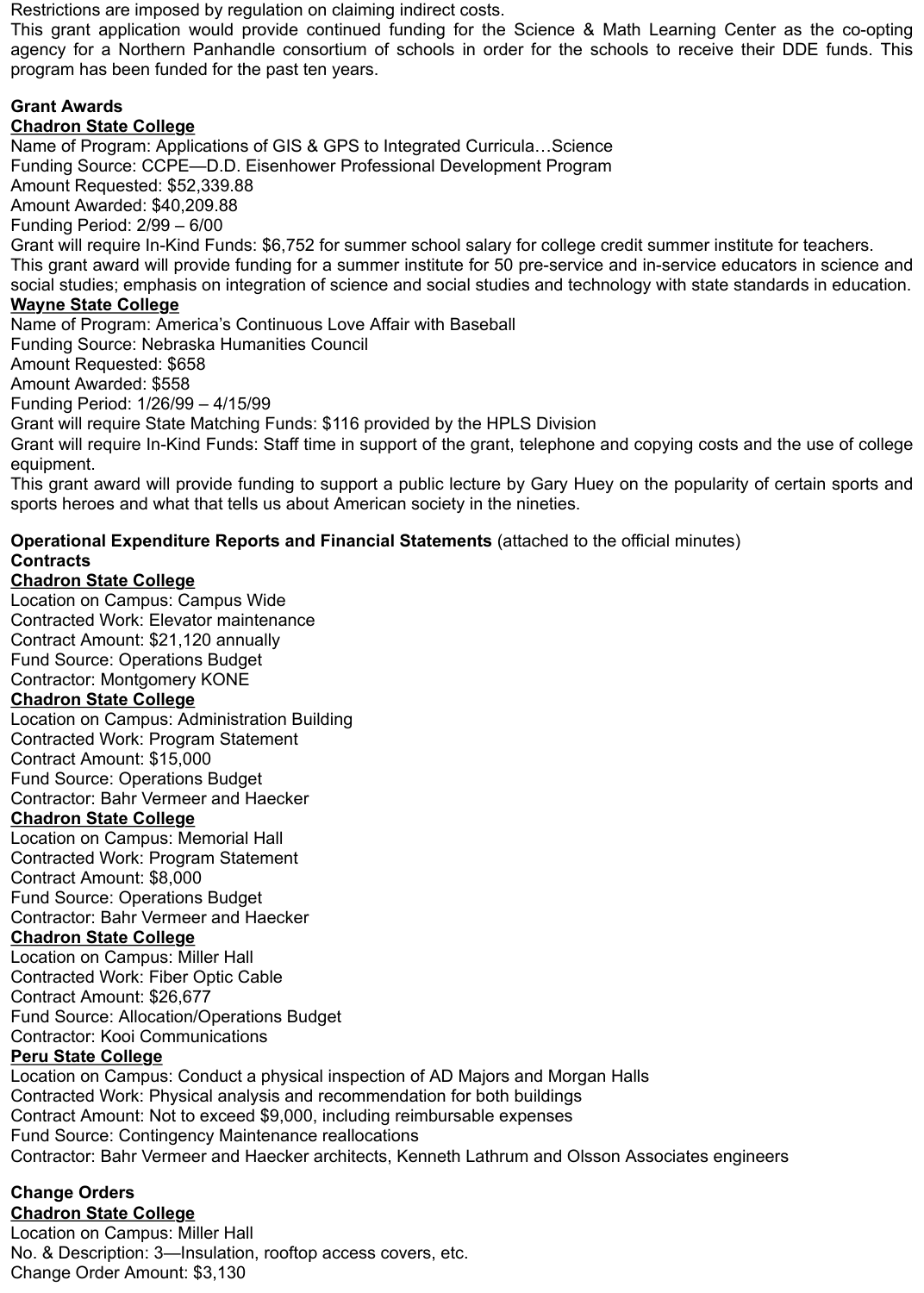Fund Source: Allocation Contractor: Fuller Construction **Wayne State College** Location on Campus: Connell Hall No. & Description: 9—Miscellaneous adjustments to specified work Change Order Amount: \$9,995 Fund Source: State Building Fund (General Fund) Contractor: Beckenhauer Construction Inc. of Norfolk

### **LB 309 Progress Reports**

# **LB 309 Fund Acceptance/Retrieval**

### **Chadron State College**

Retrieval of \$4,071.35 for Library ADA improvements Allocation Date 3/8/95 Allocation Amount \$218,500.00 Retrieval Date 2/1/99 Retrieval Amount \$4,071.35 Total Project Cost \$214,428.65

### **Peru State College**

Acceptance of \$2,000 for Administration roof repair Allocation Date 5/4/98 Allocation Amount \$3,200.00 Allocation Date 1/20/99 Allocation Amount \$2,000.00 Total Project Cost \$5,200.00 **Peru State College** Retrieval of \$5,287.25 for Campus exit lighting Allocation Date 10/1/98 Allocation Amount \$18,000.00 Retrieval Date 2/1/99 Retrieval Amount \$5,287.25 Total Project Cost \$12,712.75

### **Campus Physical Plant Reports**

### **Quarterly Capital Construction Reports**

#### **Fall 1998 Occupancy and Income Reports**

#### **Contingency Maintenance Reports**

#### **Revenue Bond Expenditure Reports**

Ms. Grimes moved and Ms. Lindau seconded a motion to approve the Consent Agenda. Christensen, Gigstad, Grimes, Kolkman, Lindau and Renner; Hollis, Hunke and Renz voted aye. Motion carried.

#### **SUBCOMMITTEE AGENDA**

#### **Academic Affairs, Student Life & Personnel Subcommittee Dr. Christensen, Committee Member**

#### **Resignation of Dr. Richard Flynn**

Dr. Christensen moved and Ms. Lindau seconded a motion to accept the resignation of Dr. Richard Flynn, Interim President at Peru State College, effective February 28, 1999, and adopt the following resolution of appreciation:

"Whereas, Dr. Richard Flynn has effectively and efficiently served the Nebraska State College System as Interim President of Peru State College from July 1998 until February 1999, and

"Whereas, Dr. Flynn's leadership has helped to unify the campus through interactive discussion and consensus building, and

"Whereas, his outreach efforts within and among the entire Peru State College service region have brought the communities of southeastern Nebraska together in support of Peru State College,

"Now therefore be it resolved that the Board of Trustees of the Nebraska State College System extends thanks and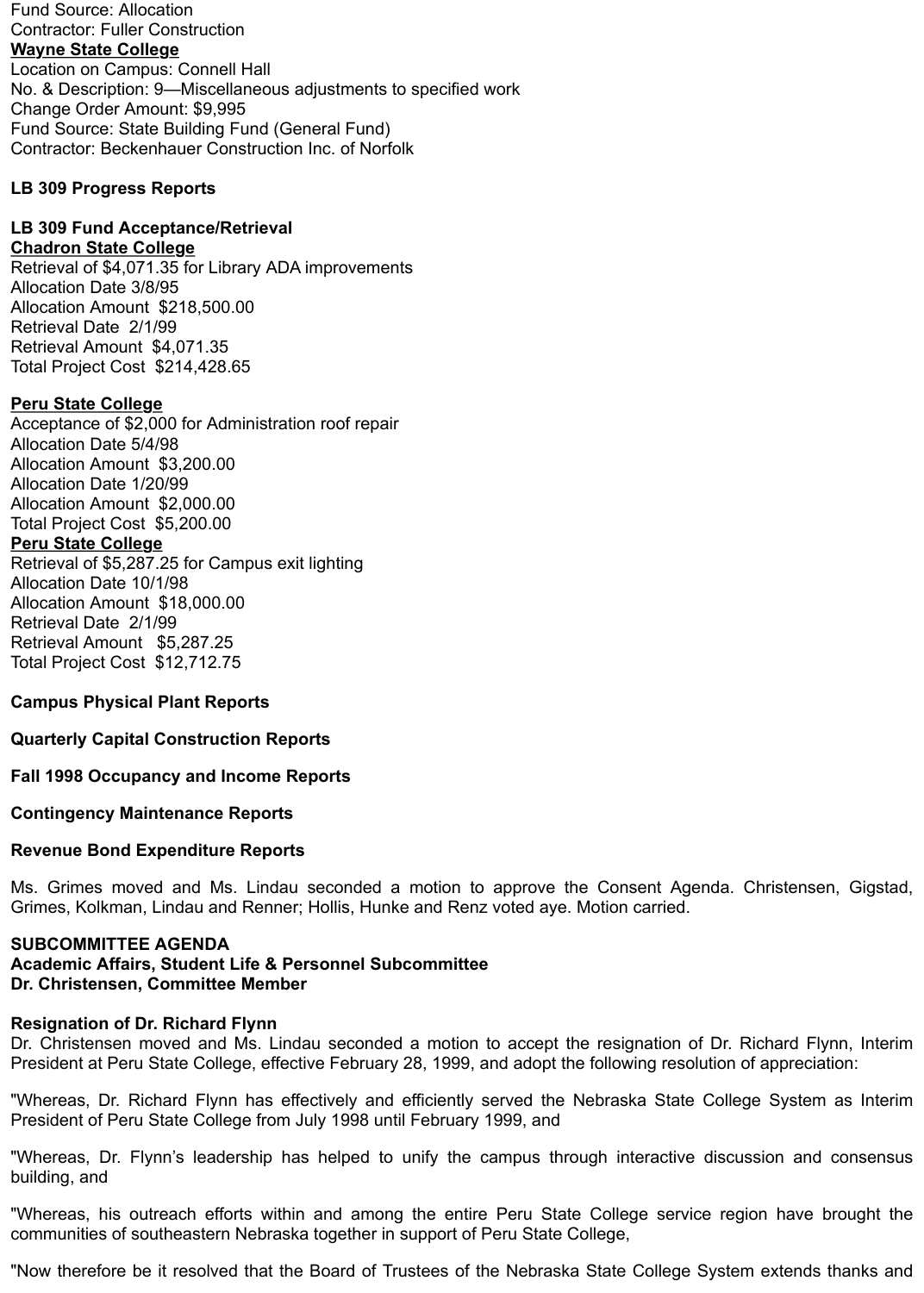appreciation for Dr. Flynn's contribution to Peru State College and the State College System as a whole, and wishes him well in his new position.

Christensen, Gigstad, Grimes, Kolkman, Lindau and Renner; Hollis, Hunke and Renz voted aye. Motion carried.

# **Preliminary Notification of New Programs**

Dr. Christensen moved and Ms. Lindau seconded a motion to approve the following list to be submitted as the Preliminary New Program Notification List to the Coordinating Commission for Postsecondary Education: Chadron State College – Spanish (BA) with IDL courses from Wayne State College Chadron State College – Advanced Studies (MA/MS) system-wide degree Peru State College – Advanced Studies (MA) system-wide degree Wayne State College – Physical Science Major or Physical Science Concentration Wayne State College – Advanced Studies (MA) system-wide degree

Christensen, Gigstad, Grimes, Kolkman, Lindau and Renner; Hollis, Hunke and Renz voted aye. Motion carried.

## **SCEA Collective Bargaining Agreement**

Dr. Christensen moved and Ms. Lindau seconded a motion to recommend ratification of the 1999-2001 contract between the Board of Trustees of the Nebraska State Colleges and the State College Education Association which will include an increase in base salary for all returning faculty members of 3.50% on July 1, 1999 and 3.50% on July 1, 2000. In addition, returning faculty occupying the ranks of associate professor, assistant professor and instructor shall receive an additional \$200 each year. Christensen, Gigstad, Grimes, Kolkman, Lindau and Renner; Hollis, Hunke and Renz voted aye. Motion carried.

## **Support Staff Classification / Pay Plan Revision**

Dr. Christensen moved and Ms. Lindau seconded a motion to authorize the Executive Director to implement changes in the Support Staff Classification and Pay Plan with such changes to be effective July 1, 1999. Any revision of this plan shall not result in a loss of pay to any bargaining unit member because of a downward revision of a position. Christensen, Gigstad, Grimes, Kolkman, Lindau and Renner; Hollis, Hunke and Renz voted aye. Motion carried.

### **Policy and Procedural Manual Revisions**

Dr. Christensen moved and Ms. Lindau seconded a motion to give first-round approval of the following new policies: Policy 3601: Posthumous Degrees

Policy 5024: Presidential Associate Appointment

Policy 5401: Early Retirement Incentive; Tenured Faculty

To give first-round approval of the following revised policies:

Policy 5112: Grant of Tenure; Faculty

Policy 5113: Promotion Criteria and Process; Faculty

Policy 5405: Retirement Plan; State College Employees

Policy 5511: Tuition Waiver; Professional Growth; State College Employees

Policy 5612: Catastrophic Leave Donation

And to give first-round approval to delete the following policies:

Policy 5402: Voluntary Tenure Settlement Program; Tenured Faculty

Policy 5601: Leaves of Absence Due to Disability; Temporary

Christensen, Gigstad, Grimes, Kolkman, Lindau and Renner; Hollis, Hunke and Renz voted aye. Motion carried.

### **1999-2004 System-wide Academic Calendar**

The following academic calendar schedule was provided as information to the Board. All three State Colleges will utilize the same semester calendar and class starting times; and each semester shall contain 75 instructional days.

|                            | <b>Fall 1999</b>                   | <b>Fall 2000</b>                 | <b>Fall 2001</b>                 | <b>Fall 2002</b>              | <b>Fall 2003</b>                   |
|----------------------------|------------------------------------|----------------------------------|----------------------------------|-------------------------------|------------------------------------|
| <b>Faculty Orientation</b> | 8/20                               | 8/18                             | 8/17                             | 8/23                          | 8/22                               |
| <b>Classes Begin</b>       | 8/23                               | 8/21                             | 8/20                             | 8/26                          | 8/25                               |
| Labor Day Holiday          | 9/6                                | 9/4                              | 9/3                              | 9/2                           | 9/1                                |
| <b>Fall Mid-Term Break</b> | 10/18-19<br>$(10/21 - 22)$<br>WSC) | 10/16-17<br>$(10/19-20)$<br>WSC) | 10/15-16<br>$(10/18-19)$<br>WSC) | 10/21-22<br>(10/24-25<br>WSC) | 10/20-21<br>$(10/23 - 24)$<br>WSC) |
| <b>Fall Break</b>          | 11/24-26                           | 11/22-24                         | $11/21 - 13$                     | 11/27-29                      | 11/26-28                           |
| Last Day of Classes        | 12/13                              | 12/11                            | 12/10                            | 12/16                         | 12/15                              |
| Exam Week                  | 12/14-17                           | $12/12 - 15$                     | $12/11 - 14$                     | 12/17-20                      | 12/16-19                           |
|                            |                                    |                                  |                                  |                               |                                    |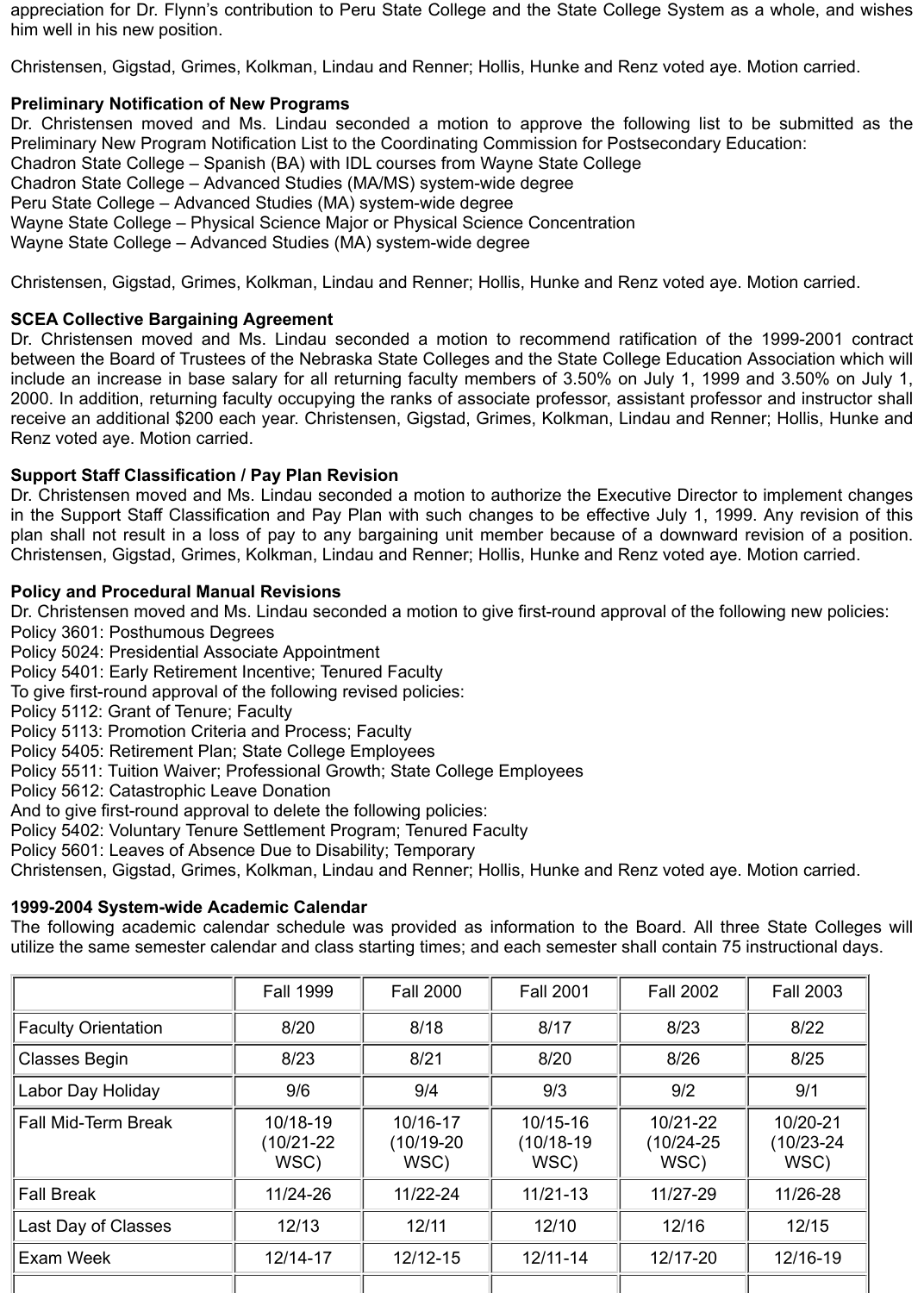| <b>Fall Commencement</b>   | 12/17       | 12/15       | 12/14        | 12/20       | 12/19       |
|----------------------------|-------------|-------------|--------------|-------------|-------------|
|                            | Spring 2000 | Spring 2001 | Spring 2002  | Spring 2003 | Spring 2004 |
| <b>Classes Begin</b>       | 1/10        | 1/8         | 1/7          | 1/13        | $1/12$      |
| Spring Mid-Term Break      | $3/6 - 10$  | $3/5 - 9$   | $3/4 - 8$    | $3/10-14$   | $3/8 - 12$  |
| <b>Spring Break</b>        | 4/24        | 4/16        | 4/1          | 4/21        | 4/12        |
| Last Day of Classes        | 5/1         | 4/30        | 4/29         | 5/5         | 5/3         |
| Exam Week                  | $5/2 - 5$   | $5/1 - 4$   | $4/30 - 5/3$ | $5/6 - 9$   | $5/4 - 7$   |
| <b>Spring Commencement</b> | 5/6         | 5/5         | 5/4          | $5/10$      | 5/8         |

# **Discussion of Policy 5011: Employment Contracts; President and Executive Director**

The recent buy-out of the remaining six months of Dr. Robert Burns' contract has been in the press and has raised some questions regarding the policy provision allowing for such a buy-out. Board members reaffirmed their support of Policy 5011 that states, "During the final contract year, the Executive Director or President may be assigned administrative or other duties at one of the State Colleges or in the System Office. An alternate arrangement may be negotiated which is mutually agreeable to the person involved and the Board."

### **Business Affairs Subcommittee—Budget Jeff Renner, Chair**

### **Governor's 1999-01 General Fund Budget Recommendations** – information only

|                                                                                      | 1999-00     | 2000-01     |
|--------------------------------------------------------------------------------------|-------------|-------------|
| <b>Operations</b>                                                                    |             |             |
| Salaries/benefits (3 1/2 % increase each year)<br>(will fund 63% of calculated need) | \$751,875   | \$1,530,067 |
| Health Insurance--68% of original request*                                           | 164,475     | 346,003     |
| Equipment Renewal--68% of $\frac{1}{2}$ of request                                   | 74,460      | 86,360      |
| Facilities Consultant--68% of request                                                | 11,514      | 11,514      |
| 2% Depreciation Assessment (CSC)--68% of request                                     | 33,754      | 53,219      |
| 2% Depreciation Assessment (WSC)--68% of request                                     | 57,978      | 57,978      |
| CSC-Miller Hall-O & M--68% of request                                                | 14,703      | 14,703      |
| Facilities Management Software--68% of request                                       | 27,200      | 17,115      |
| <b>Total Annual General Fund Increase</b>                                            | \$1,135,959 | \$2,116,959 |
| Change in % over 98/99                                                               | 3.79%       | 7.07%       |
| Change in % over 99/00                                                               |             | 3.16%       |
| <b>Deficit Funds Request for 1998-99</b>                                             |             |             |
| PSC-Removal of underground fuel tanks (98-99)--70% of<br>request                     |             | \$133,000   |
| <b>Capital Construction</b>                                                          |             |             |
| <b>Reaffirmations:</b>                                                               |             |             |
| <b>PSC-Hoyt Science Renovation</b>                                                   | \$1,785,350 |             |
| <b>PSC-Miscellaneous Renovation</b>                                                  | 200,000     |             |
| <b>WSC-Connell Hall</b>                                                              | 683,100     |             |
| Board-Facilities Fee Fund (LB 1100) General Funds                                    | 400,000     |             |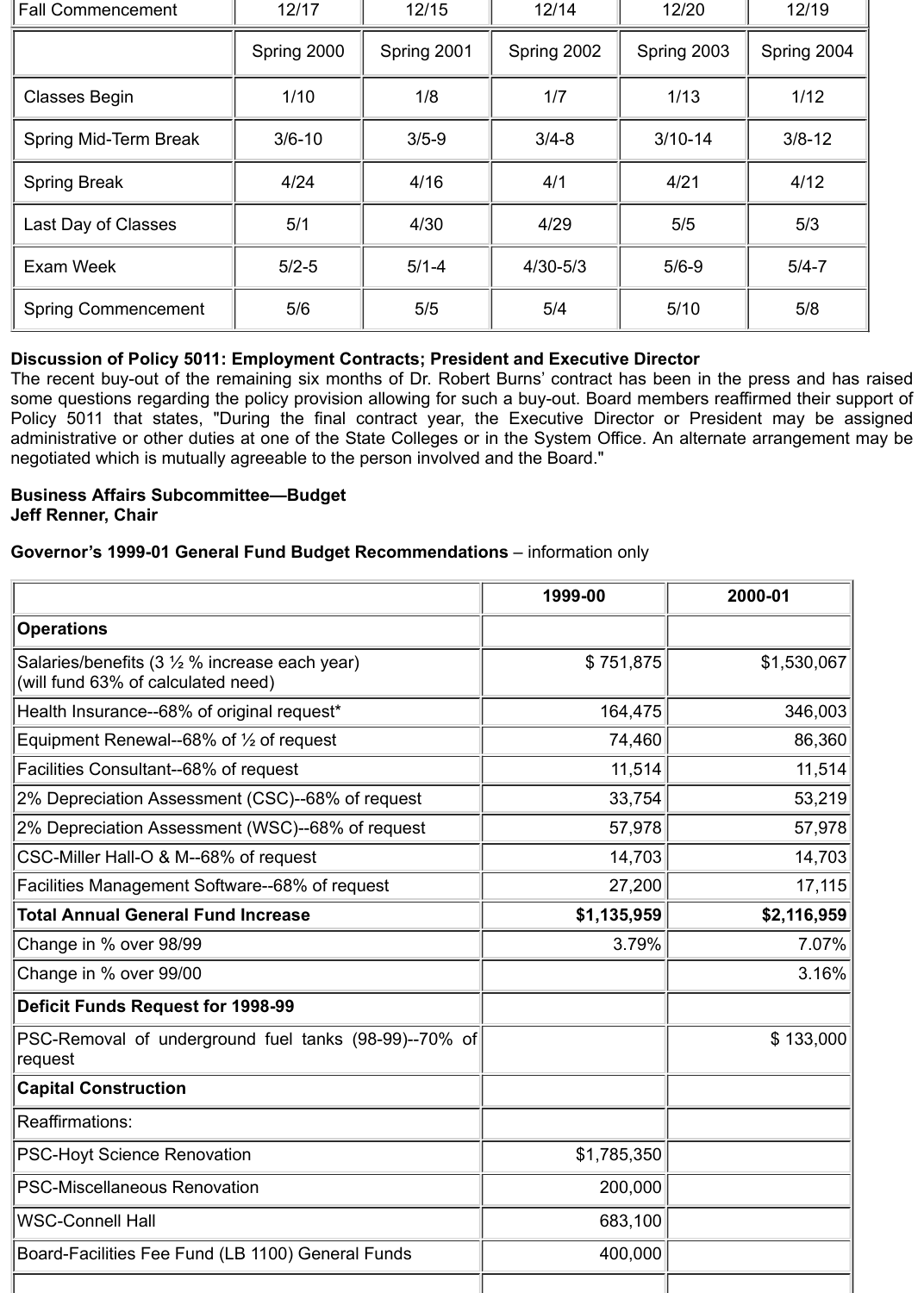| Revolving Fund                                                                                                                                                         | 647,496   |                                 |  |  |
|------------------------------------------------------------------------------------------------------------------------------------------------------------------------|-----------|---------------------------------|--|--|
| <b>New Construction</b>                                                                                                                                                |           |                                 |  |  |
| PSC-Water Pipe Replacement General Funds                                                                                                                               | \$240,000 |                                 |  |  |
| Other                                                                                                                                                                  | 10,000    |                                 |  |  |
| PSC-Library/Old Gym/Power Plant Renovation Planning<br>General Funds                                                                                                   | 115,400   | FutureRecommend:<br>\$4,917,666 |  |  |
| * Based upon notice of a 26% premium increase for 1999-00 received from Blue Cross-Blue Shield on<br>February 8, 1999; increase for 2000-01 is not known at this time. |           |                                 |  |  |

Dr. Krause also distributed a draft of the planned testimony for the upcoming Legislative Budget Hearing to be held on March 8.

### **Wayne State College, Administrative Computer Purchase**

At the November 12, 1998 Board meeting, authorization was given to Wayne State College to proceed with a financing arrangement through the State of Nebraska Master Lease Program for replacement of administrative computer equipment. Purchase of the proposed computing system was not to exceed a cost of \$95,000, subject to receipt of sealed bids and approval of financing. Furthermore, Wayne State College requested that the Executive Director be authorized to approve the purchase of the proposed administrative computing system. After review of bids, the proposal from Great Lakes Computer of Grand Rapids, Michigan, met the proposed system requirements at a cost of \$92,684. The Executive Director has given authorization to Wayne State College to proceed with the purchase.

# **Business Affairs Subcommittee--Physical Plant**

**Fran Grimes, Chair**

## **Peru State College, Hoyt Science Project Architect Contract Extension**

Ms. Grimes moved and Mr. Renner seconded a motion to extend the contract for professional services for the Peru State College Hoyt Science Renovation Project with The Clark Enersen Partners for a fee not to exceed \$250,000, which includes the normal reimbursables; and authorize the college to initiate the design process upon receiving approval by the Coordinating Commission of the project and its Program Statement. Christensen, Gigstad, Grimes, Kolkman, Lindau and Renner; Hollis, Hunke and Renz voted aye. Motion carried.

### **Chadron State College, Burkhiser Renovation Design Development**

Ms. Grimes moved and Dr. Gigstad seconded a motion to accept the Design Development Documents for the Chadron State College Burkhiser Renovation Project as developed by the firm of Bahr Vermeer & Haecker of Omaha, NE; and authorize Bahr Vermeer & Haecker to proceed with preparation of construction documents in anticipation of bidding the project. Christensen, Gigstad, Grimes, Kolkman, Lindau and Renner; Hollis, Hunke and Renz voted aye. Motion carried.

### **Contracts and Change Orders**

Ms. Grimes moved and Mr. Renner seconded a motion to approve the following contract provided by Chadron State College:

Location on Campus: Crites Hall Contracted Work: Electrical Improvements Contract Amount: \$52,780 Fund Source: Contingency Maintenance Contractor: Snell Services, Inc.

Christensen, Gigstad, Grimes, Kolkman, Lindau and Renner; Hollis, Hunke and Renz voted aye. Motion carried.

# **Peru State College, Reallocation of LB 1138 Funds**

Ms. Grimes moved and Mr. Renner seconded a motion to authorize Peru State College to reallocate \$59,645 in LB 1138 funds, designated for the Physical Education Center electrical upgrade, to the preparation of computer aided design (CAD) drawings for campus buildings and soil borings required as a result of the recent Coordinating Commission study. Christensen, Gigstad, Grimes, Kolkman, Lindau and Renner; Hollis, Hunke and Renz voted aye. Motion carried.

#### **Business Affairs Subcommittee—Revenue Bond Al Gigstad, Chair**

# **Policy and Procedural Manual Revision**

Dr. Gigstad moved and Dr. Christensen seconded a motion to give second-round and final approval of revised Policy 9006: Revenue Bonds; Use of Surplus Funds. Christensen, Gigstad, Grimes, Kolkman, Lindau and Renner; Hollis, Hunke and Renz voted aye. Motion carried.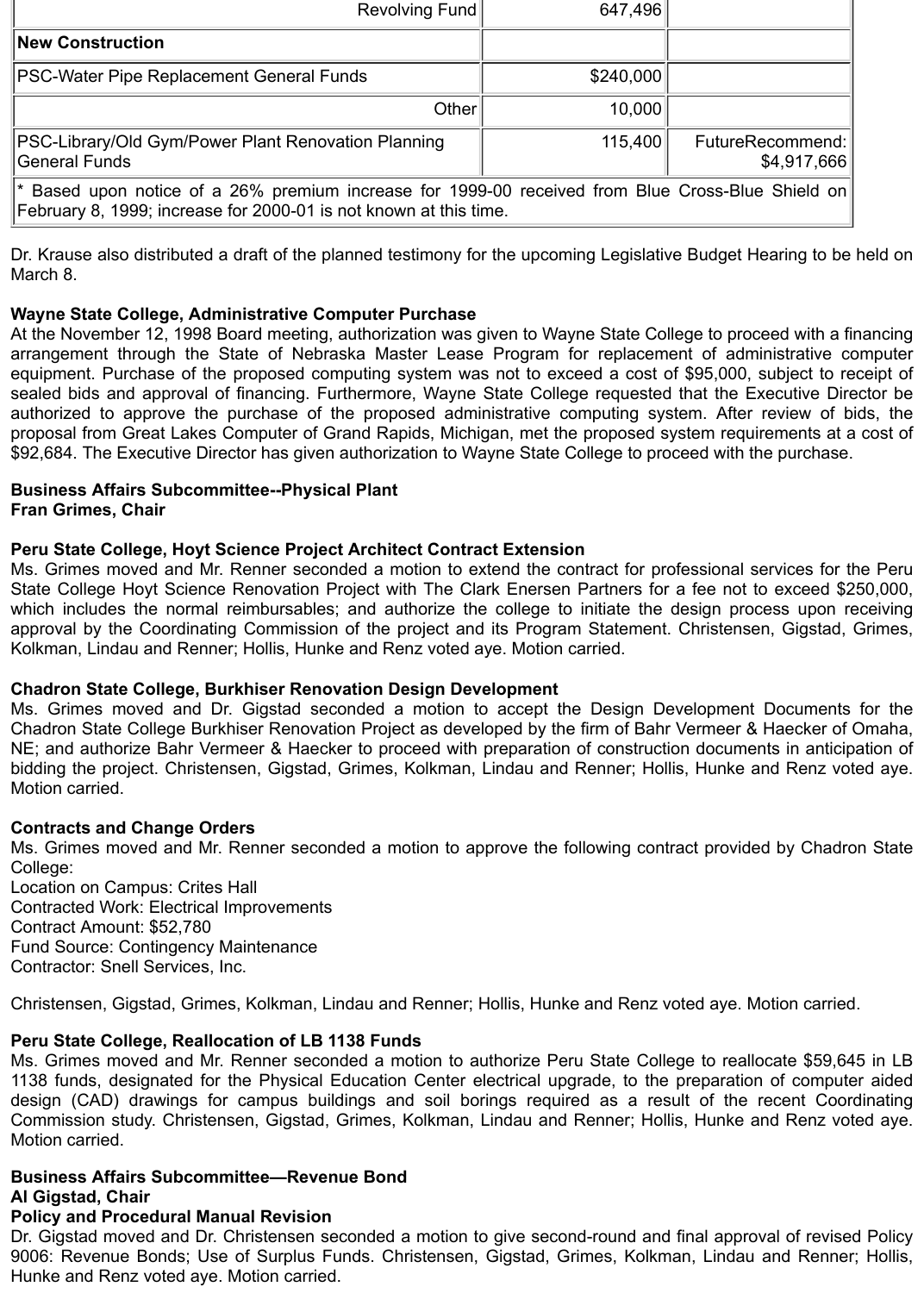### **Peru State College, Reallocation of Funds**

Dr. Gigstad moved and Ms. Grimes seconded a motion to authorize Peru State College to reallocate the following Contingency Maintenance Funds:

\$5,137.20 from Resolution 4/98 Line 3 (Residence Hall Room Furnishings) to Resolution 4/97 Line 2 (Oak Hill and Faculty Apartment Window Replacement)

\$9,000.00 from Resolution 4/98 Line 6 (Student Center New Furniture) to be used for a structural audit of AD Majors and Morgan Hall.

Christensen, Gigstad, Grimes, Kolkman, Lindau and Renner; Hollis, Hunke and Renz voted aye. Motion carried.

### **Appointment of Audit Firm**

Dr. Gigstad moved and Ms. Grimes seconded a motion to approve renewal of the agreement with KPMG Peat Marwick to provide revenue bond auditing services for fiscal year 1998-99 for a total fee of \$16,900, which includes estimated out-of-pocket expenses of \$5,000. Christensen, Gigstad, Grimes, Kolkman, Lindau and Renner; Hollis, Hunke and Renz voted aye. Motion carried.

### **Chadron State College, Refinancing of 1994 Bonds**

Dr. Gigstad moved and Mr. Renner seconded a motion to authorize System Office staff, Chadron State College staff and Revenue Bond Financial Consultant, Bill Beavers, to proceed with necessary procedures to refinance the Chadron State College Refunding Bonds, Series 1994, provided a net present value savings of not less than \$150,000, after issuance expenses, can be achieved. Further, authorize the Business Affairs Subcommittee to approve all required bond sale documents so that the refinancing will occur on approximately April 1, 1999. Mr. Bill Beavers was in attendance and summarized the current bond market and proposed refinancing to Board members. Christensen, Gigstad, Grimes, Kolkman, Lindau and Renner; Hollis, Hunke and Renz voted aye. Motion carried.

#### **Legislative Subcommittee Al Gigstad, Chair**

Dr. Krause provided an update on Legislative Bills of interest to the State College System.

- LR 19CA (Brown) proposes a Constitutional amendment to create the Nebraska Higher Education Board of Regents – has been indefinitely postponed
- LR 23CA (Kristensen, Chambers) proposes a Constitutional amendment to change higher education structure, governance and oversight – Hearing held February 8
- LB 211 (Schmitt) proposes to prohibit smoking in the State Capitol building; amended to include, among other state buildings, proposal to prohibit smoking in sixty percent of residential housing rooms or units on University or State College campuses
- LB 561 (Brown) proposes to create the Higher Education Board of Regents and eliminate other higher education governing bodies – has been indefinitely postponed
- LB 814 (Bohlke) proposes to create the Higher Education Planning Team Hearing held February 22
- LB 815 (Bohlke) proposes to create a task force to study public postsecondary educational institutions Hearing held February 22
- LB 816 (Bohlke) proposes to change the statewide comprehensive plan for postsecondary education Hearing held February 22

### **Program for Certified Financial Planners**

Ms. Grimes, a Certified Financial Plan Practitioner, reported that the industry is finding it difficult to hire certified financial planners. After reviewing the business/accounting courses currently offered by the State Colleges, she requested the campuses examine the possibility of offering a certified financial planning program. She provided some information to the Presidents showing the minor changes/additions that would be necessary to offer such an academic program.

#### **INFORMATION ITEMS**

#### **Reports**

Mr. Hollis reported that the Peru State College students are excited about campus activities. He also requested that the Board publish its stand on legislative bills of importance to the State Colleges. (It was noted that a copy of the testimony given by the Board Chair at the Education Committee hearing was distributed to all Board members and Presidents following the hearing.)

Dr. Martin reported that Peru State College administrators are involved in the major strategic and benchmark planning due to the Coordinating Commission by April 1. The campus has also hosted many middle school and high school students recently through a Business contest, History Day and music events.

Ms. Renze commented that Wayne State College students have been following with interest the progress of legislative bills relating to higher education. She also reported that Student Senate elections were held recently.